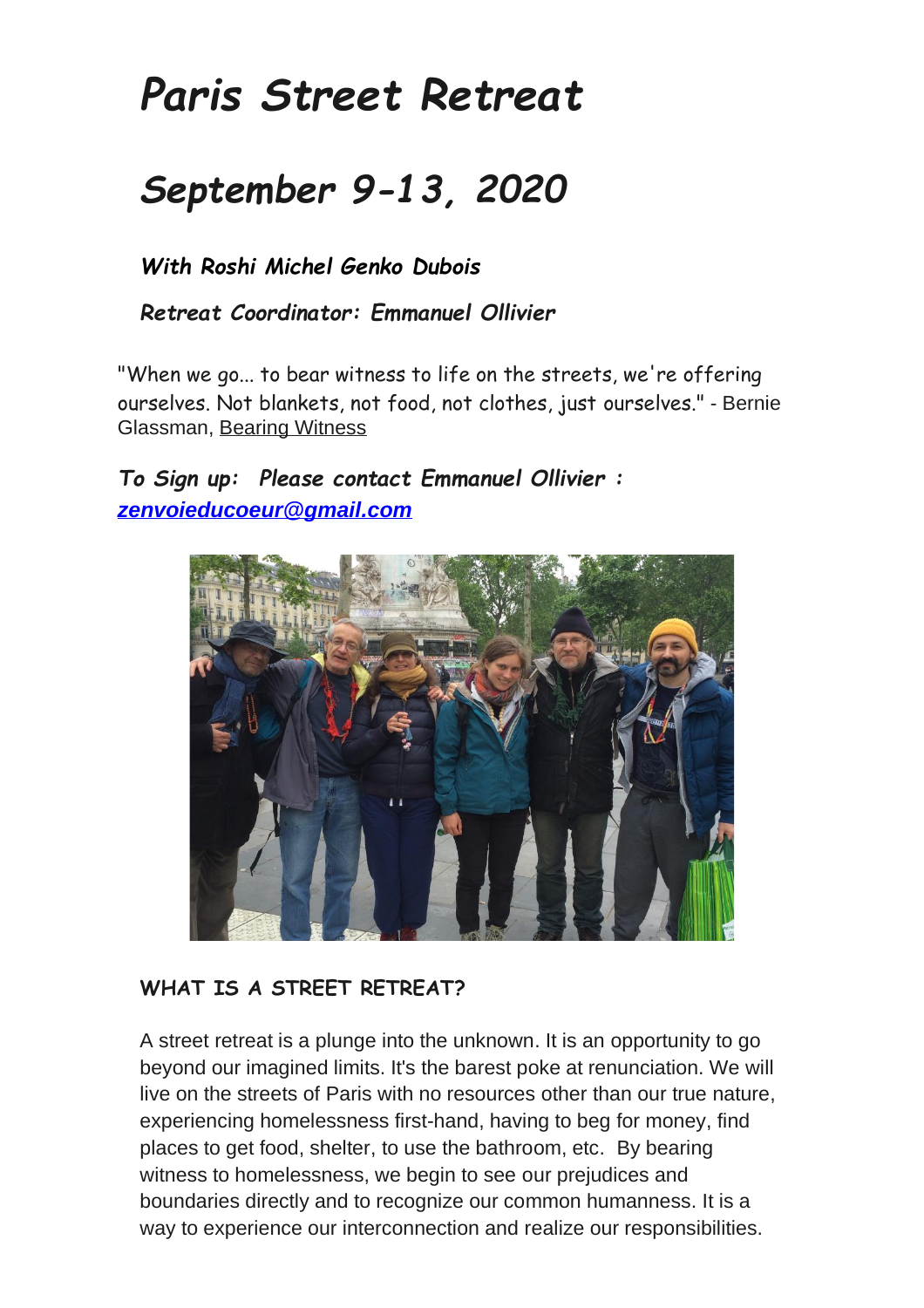### **Paris Streets Preparation**

**Meeting Point:**  $\frac{17}{356}$ To be announced to participants one week before the retreat starts.

**Duration:** The retreat starts on Wednesday September 9 at 10am and will end on Sunday September 13 at 2pm.

**Street Retreat Logistics:** Our group will be together almost all of the time, breaking into packs for short times during the day and always secured by buddies. We will meet twice a day for meditation, liturgy, and council.

Partial time participation is not an option. You can only join for the entire retreat.

At the beginning of the retreat, we will conduct an orientation. You will meet your street facilitator. We will discuss what to expect, but the unexpected will be our root teacher on the street.

#### **Retreat Guidelines:**

1. Do not shave, nor wash your hair for three days prior to the retreat. This will also start your street experience prior to leaving home.

2. Wear old clothes, as many layers as you feel appropriate for the time of year, and do not bring any change of clothes for the retreat duration, except, possibly, for an extra pair of socks. Be prepared for weather extremes.

3. Wear good, but not new, walking shoes. We walk a great deal.

4. Bring one piece of Photo ID only - your Driver's License or a government issued I.D. with your picture on it.

5. Bring a Poncho for rain. Mandatory.

6. Do not bring any money, illegal drugs, alcohol, weapons, books or cell phones. Do not wear any jewelry including earrings, bracelets and watches.<sub>sep</sub>

7. Besides the clothes you are wearing bring only an empty bag (shopping, plastic) or small (not new) day pack for collecting food from shelters, etc. Women may bring one change of underwear.

8. Necessary prescription medication of course is permitted.